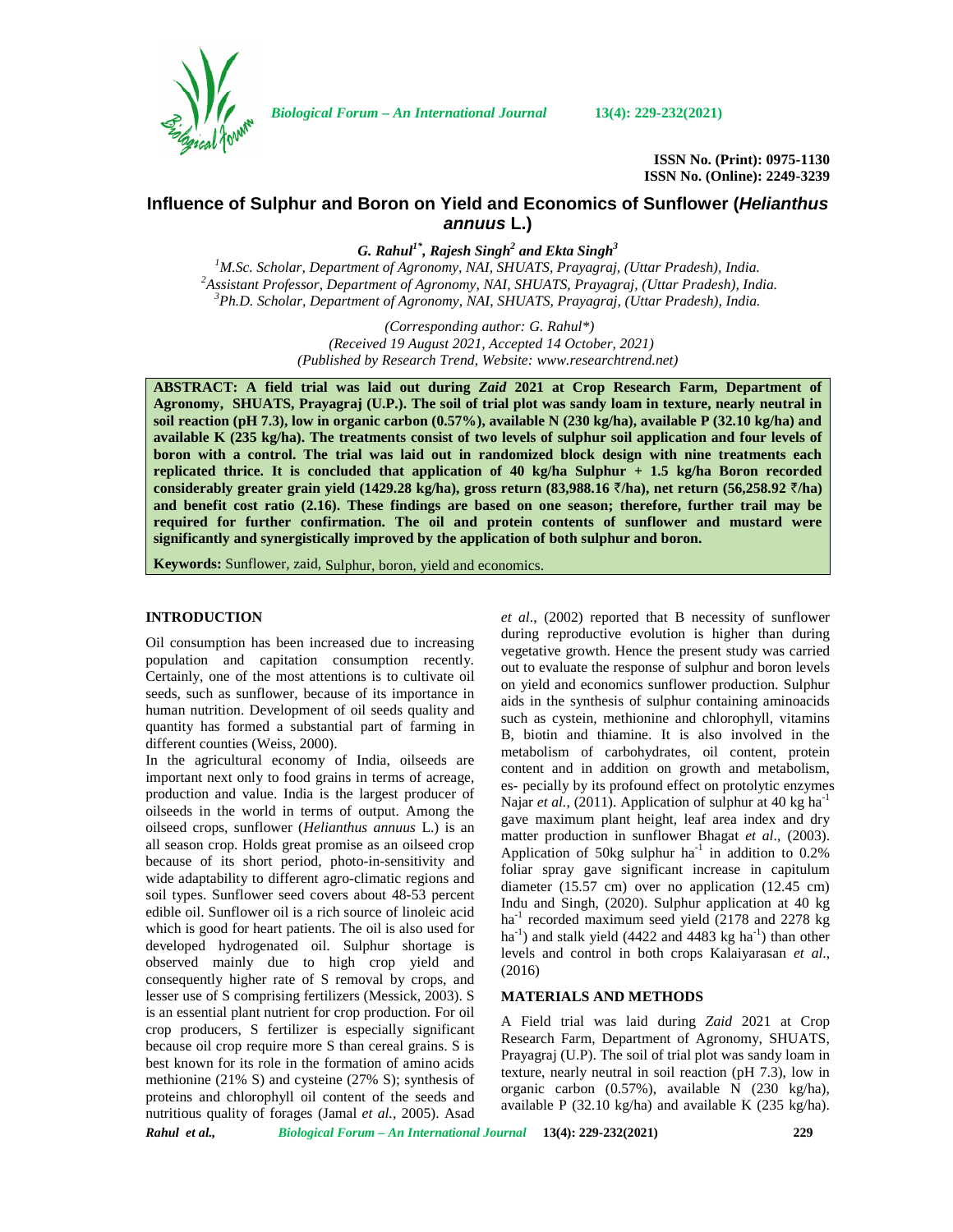The treatments consist of two levels sulphur, four levels of boron soil application. The experiment was laid out in randomized block design with nine treatments each replicated thrice.

## **RESULTS AND DISCUSSION**

### *Yield attributes*

**Diameter of capitulam (cm).** The considerably greater capitulam diameter was observed in 40 kg/ha sulphur + 1.5 kg/ha boron (14.86 cm). Which was statistically at par with the application of 40 kg/ha sulphur + 1.0 kg/ha boron (14.69 cm) and 40 kg/ha sulphur + 0.5 kg/ha boron (14.51 cm). This is due to the role of boron in cell division, sugar transport and hormone advance **(Khalifa, 2005)**.

**Number of seeds per capitulam.** The considerably greater number of seeds per capitulam was observed in

40 kg/ha sulphur  $+ 1.5$  kg/ha boron (333.43). Which was statistically at par with the application of 40 kg/ha sulphur + 1.0 kg/ha boron  $(331.65)$  and 40 kg/ha sulphur +  $0.5$  kg/ha boron (325.46). Sulphur is known to play a vital role in the creation of amino acids, had favourable effect on yield qualities due to proper portioning of photosynthetic from source to sink. These findings are in conformity with reports of Singh and Agarwal (2001). Boron levels considerably influenced the yield attributes in crop. Application of boron 1.5 kg B kg/ha significantly influenced the yield attributes over other levels. This might be due to the role of boron in cell elongation, photosynthesis, translocation of sugars and transpiration. These results are in harmony with those obtained by Renukadevi *et al.,* (2003).

|  |  | Table 1: Influence of sulphur and boron applications on yield attributes of sunflower. |  |
|--|--|----------------------------------------------------------------------------------------|--|
|  |  |                                                                                        |  |

| <b>Treatment</b>                 | Capitulum<br>diameter<br>(cm) | Number of<br>seeds/<br>capitulum | <b>Test</b><br>weight<br>$\left( \mathbf{g} \right)$ | Seed yield<br>(kg/ha) | <b>Stover</b><br>yield<br>(kg/ha) | <b>Harvest</b><br>Index $(\% )$ |
|----------------------------------|-------------------------------|----------------------------------|------------------------------------------------------|-----------------------|-----------------------------------|---------------------------------|
| $T_1$ : Control                  | 12.28                         | 277.13                           | 34.35                                                | 1223.80               | 2248.05                           | 54.43                           |
| $T_2$ : 20 kg/ha S + 0 kg/ha B   | 12.88                         | 279.91                           | 34.23                                                | 1321.19               | 2308.19                           | 57.22                           |
| $T_3$ : 20 kg/ha S + 0.5 kg/ha B | 13.41                         | 287.32                           | 34.34                                                | 1337.16               | 2335.22                           | 57.26                           |
| $T_4$ : 20 kg/ha S + 1.0 kg/ha B | 13.43                         | 294.29                           | 34.41                                                | 1360.94               | 2354.23                           | 57.81                           |
| $T_5$ : 20 kg/ha S + 1.5 kg/ha B | 13.42                         | 301.01                           | 34.58                                                | 1386.26               | 2389.81                           | 58.00                           |
| $T_6$ : 40 kg/ha S + 0 kg/ha B   | 14.11                         | 311.67                           | 34.62                                                | 1405.54               | 2425.52                           | 57.94                           |
| $T_7$ : 40 kg/ha S + 0.5 kg/ha B | 14.51                         | 325.46                           | 34.71                                                | 1418.13               | 2443.15                           | 58.04                           |
| $T_8$ : 40 kg/ha S + 1.0 kg/ha B | 14.69                         | 331.65                           | 34.71                                                | 1420.41               | 2462.42                           | 57.68                           |
| $T_9$ : 40 kg/ha S + 1.5 kg/ha B | 14.89                         | 333.43                           | 34.87                                                | 1429.28               | 2476.33                           | 57.71                           |
| $sEm(\pm)$                       | 0.24                          | 3.38                             | 0.41                                                 | 6.12                  | 6.92                              | 0.29                            |
| $CD$ (p=0.05)                    | 0.71                          | 10.12                            | ٠                                                    | 18.35                 | 20.73                             | $\overline{\phantom{a}}$        |

**Test weight (g).** The greater test weight was observed in 40 kg/ha sulphur  $+ 1.5$  kg/ha boron (34.67 g). And lowest was observed in 20 kg/ha sulphur + 0 kg/ha boron (34.23 g). There was no substantial difference among the treatments.

**Seed yield (kg/ha).** The considerably greater seed yield was observed in 40 kg/ha sulphur  $+ 1.5$  kg/ha boron (1429.28 kg/ha). Which was statistically at par with 40 kg/ha sulphur  $+ 1.0$  kg/ha boron (1420.41 kg/ha) and 40 kg/ha sulphur  $+ 0.5$  kg/ha boron (1418.13 kg/ha). This increase in seed yield of spring sunflower might be due to significant increase in yield attributes *viz* capitalism's diameter, number of seeds per capitulam and 1000-seed weight with S application. Seed yield enhanced due to B application was probably because of a good balance between photosynthesis and respiration. Since the final yield depends upon the translocation of photosynthates from the source to sink (Shivay and Shekhawat, 2009).

**Stalk yield (kg/ha).** The considerably greater stalk yield was observed in 40 kg/ha sulphur  $+ 1.5$  kg/ha boron (2476.33 kg/ha). Which was statistically at par with the application of 40 kg/ha sulphur + 1.0 kg/ha boron (2462.42 kg/ha). The interactions between sulphur and boron levels were found significant in crop. The higher seed yield was registered under the treatment combination of (40 S kg/ha with 1.5 B kg/ha). This might be due to availability of sulphur, boron and other nutrients at both vegetative and reproductive

stages. These findings were earlier reported by Raja *et al.,* (2007).

**Harvest Index (HI).** The harvest index (HI) of sunflower remained unaffected considerably due to S levels and also B levels. However, following the trend up to now, absolute control plot produced significantly the lowest HI.

#### **DISCUSSION**

Sulphur and boron application resulted in significance increase in growth individualities such as plant height, number of leaves per plant, dry weight CGR and RGR, where as in yield attributes significantly effected on capitulam diameter and number of seeds per capitulam. Obviously these have jointly contributed and increased the yield potential of the crop as reflected by the higher seed yield. Such a response to increasing levels of 'S' might be ascribed to adequate supply of nutrients re sulted in high production of photosynthates and their translocation to sink Shivay and Shekhawat (2009). A greater amount of dry matter accumulation was observed due to boron application since it is an essential element for growth and development of crops. Akcam and Demiray (2004) also reported that the boron application increased root and shoot length due to increase in Indole acetic acid (IAA) content, a growth promoter hormone. Seed yield enhanced due to B application was probably because of a good balance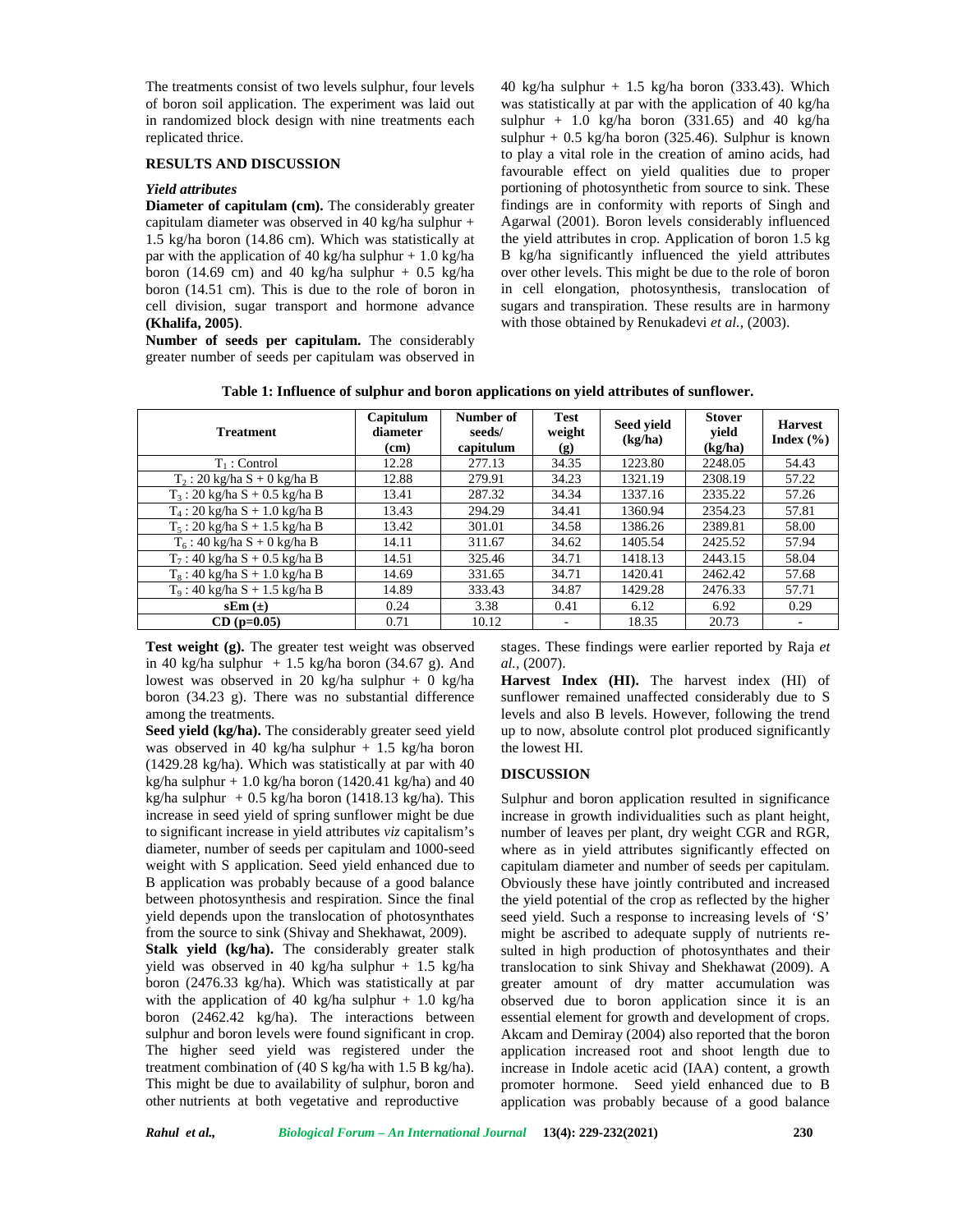between photosynthesis and respiration. Since the final yield depends upon the translocation of photosynthates from the source to sink, B is supposed to play an important role here. Boron maintains assembly and mechanical properties of cell walls; it maintains structural and functional integrity of cell walls. Like potassium, boron is also involved in some aspects of flowering and fruiting processes, pollen germination, cell division, nitrogen metabolism, carbohydrate metabolism, active salt absorption, hormone movement and action, water metabolism and the water relations in plants. They both serve in acting as a buffer and are necessary in the maintenance of conducting tissues and to exert a regulatory effect on other elements. It has been shown that an optimal level of boron increases permeability in the cell membrane (Ujwala, 2011). The effect of different levels of boron (0.5, 1.0, 1.5 and 2.0 kg ha-1) as soil application and two levels of foliar spray (0.2% and 0.3%). The highest seed yield was recorded for the soil application of B @ 2.0 kg/ha. The yield increase in sunflower was 3.6 to 15.8 per cent over the control studied by Renukadevi *et al*., (2002). Boron is an essential element for sunflower, playing many important roles like flowering, pollen germination, fruiting processes and seed setting. (Mirche *et al.,* 2016) Micronutrients have been reported to play a major role in increasing seed setting percentage in sunflower owing to their influence on growth and yield components (Anjaiah Theerthala, 2018).

## **ECONOMICS**

Cost of cultivation  $(\bar{z}/h a)$ . The maximum cost of cultivation was found in with the application of 40 kg/ha sulphur + 1.5 kg/ha boron (27,729.24  $\bar{\tau}$ /ha). And lowest was observed in control treatment (23,594.24  $\overline{\xi}/h$ a)

**Gross return (** $\bar{\zeta}/h$ **a).** The maximum gross return was found in with the application of 40 kg/ha sulphur  $+1.5$ kg/ha boron (83,988.16  $\bar{\zeta}$ /ha). And lowest was observed in control treatment (72,040.24  $\bar{\zeta}$ /ha).

**Net return**  $(\bar{\zeta}/h\mathbf{a})$ . The maximum net return was found in with the application of 40 kg/ha sulphur  $+ 1.5$  kg/ha boron (56,258.92  $\bar{\zeta}$ /ha). And lowest was observed in control treatment (48,446.00  $\bar{\tau}/h$ a).

**B:C ratio.** Higher B:C ratio was found in with the application of 40 kg/ha sulphur  $+$  1.5 kg/ha boron (2.16). And lowest was observed in control treatment (1.92). Similarly greater gross income, net returns and benefit cost ratio over with 1 kg/ha of boron application control in sunflower recorded reported by Binh *et al.,* (2017); Kalaiyarasan *et al.,* (2020).

**Table 2: Influence of sulphur and boron applications on economics of sunflower.**

| <b>Treatments</b>                | <b>Cost of cultivation</b><br>(7/ha) | <b>Gross return</b><br>(₹/ha) | Net return<br>(7/ha) | <b>B</b> :C ratio |
|----------------------------------|--------------------------------------|-------------------------------|----------------------|-------------------|
| $T_1$ : Control                  | 23,594.24                            | 48,446.00                     | 72,040.24            | 1.92              |
| $T_2$ : 20 kg/ha S + 0 kg/ha B   | 25.594.24                            | 52,057.79                     | 77,752.03            | 2.00              |
| $T_3$ : 20 kg/ha S + 0.5 kg/ha B | 25,639.24                            | 53,052.62                     | 78,691.86            | 2.05              |
| $T_4$ : 20 kg/ha S + 1.0 kg/ha B | 25,684.24                            | 54,406.88                     | 80.081.12            | 2.00              |
| $T_5$ : 20 kg/ha S + 1.5 kg/ha B | 25,729.24                            | 55,853.16                     | 81,581.40            | 2.01              |
| $T_6$ : 40 kg/ha S + 0 kg/ha B   | 27.594.24                            | 55,121.59                     | 82,715.83            | 2.01              |
| $T_7$ : 40 kg/ha S + 0.5 kg/ha B | 27,639.24                            | 55,817.70                     | 83,456.94            | 2.06              |
| $T_8$ : 40 kg/ha S + 1.0 kg/ha B | 27.684.24                            | 55,906.88                     | 83,591.12            | 2.11              |
| $T_9$ : 40 kg/ha S + 1.5 kg/ha B | 27,729.24                            | 56,258.92                     | 83,988.16            | 2.16              |

## **CONCLUSION**

It is concluded that application of 40 kg/ha sulphur  $+$ 1.5 kg/ha boron noted considerably greater seed yield  $(1429.28 \text{ kg/ha})$ , gross return  $(83,988.16 \text{ \textdegree} / \text{ha})$ , net return (56,258.92  $\bar{\zeta}$ /ha) and benefit cost ratio (2.16). These findings are based on one season; therefore, further trail may be required for further confirmation.

#### **Conflict of Interest.** None.

## **REFERENCES**

- Akcam, O. E., & Demiray, P. (2004). The effects of B on the growth of sambro No. 3 sunflower. *Ege-Universitesi- Ziraat-Fakultesi-Dergisi, 41*: 181-190.
- Anjaiah, T., & Jyothi P. (2018). Effect of boron and cultivar<br>
notaccium on performance of Sunflauer (Helianthus Kalaivarasan potassium on performance of Sunflower (*Helianthus annuus* L.) *Multi logic in Sciences*.
- Asad, A., F. P. C. Balmey & D.G. Edwards (2002). Dry matter production and boron concentrations of vegetative reproductive tissues of canola and sunflower plants grown in nutrient solution. *Plant Soil*, *243*: 243-252.
- Bhagat, G. J., Hamid, A., Bonde, S. P., Giri, M. D., & Sajid, M. (2003). Effect of irrigation and sulphuron growth and yield attributesof rabi sunflower (Helianthus annuus), *Res. On Crop*, *4*(1): 56-59.
- Binh, N. T., Huong, N. T. T., & Quoc, H. T. (2017). Effect of boron foliar application on growth, yield and seed quality of sunflower (*Helianthus annuus* L*.*) grown in Hochiminh, Vietnam. Bull. *Inst. Trop. Agr., Kyushu Univ*., *40*: 1*-*10.
- Indu, T., & Singh, R.(2020). Effect of sulphur and boron on growth and yield of sunflower (*Helianthus annuus* L.). *Int. J. Curr. Microbiol. App. Sci., 9*(8): 3320-3323.
- Jamal, A., Fazli, I. S., Ahmad, S., Abdin, M. Z., & Yun, S. J. (2005). Effect of sulphur and nitrogen application on growth characteristics, seed and oil yield of soybean cultivars. *Korean J. Crop Sci*.,*50*(5): 340-345.
- Kalaiyarasan, C., Gandhi, G., Vaiyapuri, V., Sriramachandrasekharan, M. V., Jawahar, S., & Sussendran, K. (2016). Response of sunflower genotypes to sulphur fertilization: Growth and yield attributes of sunflower. *Int. J. Curr. Res. Biosci. Plant Biol., 3*(6): 35-37.

*Rahul et al., Biological Forum – An International Journal* **13(4): 229-232(2021) 231**